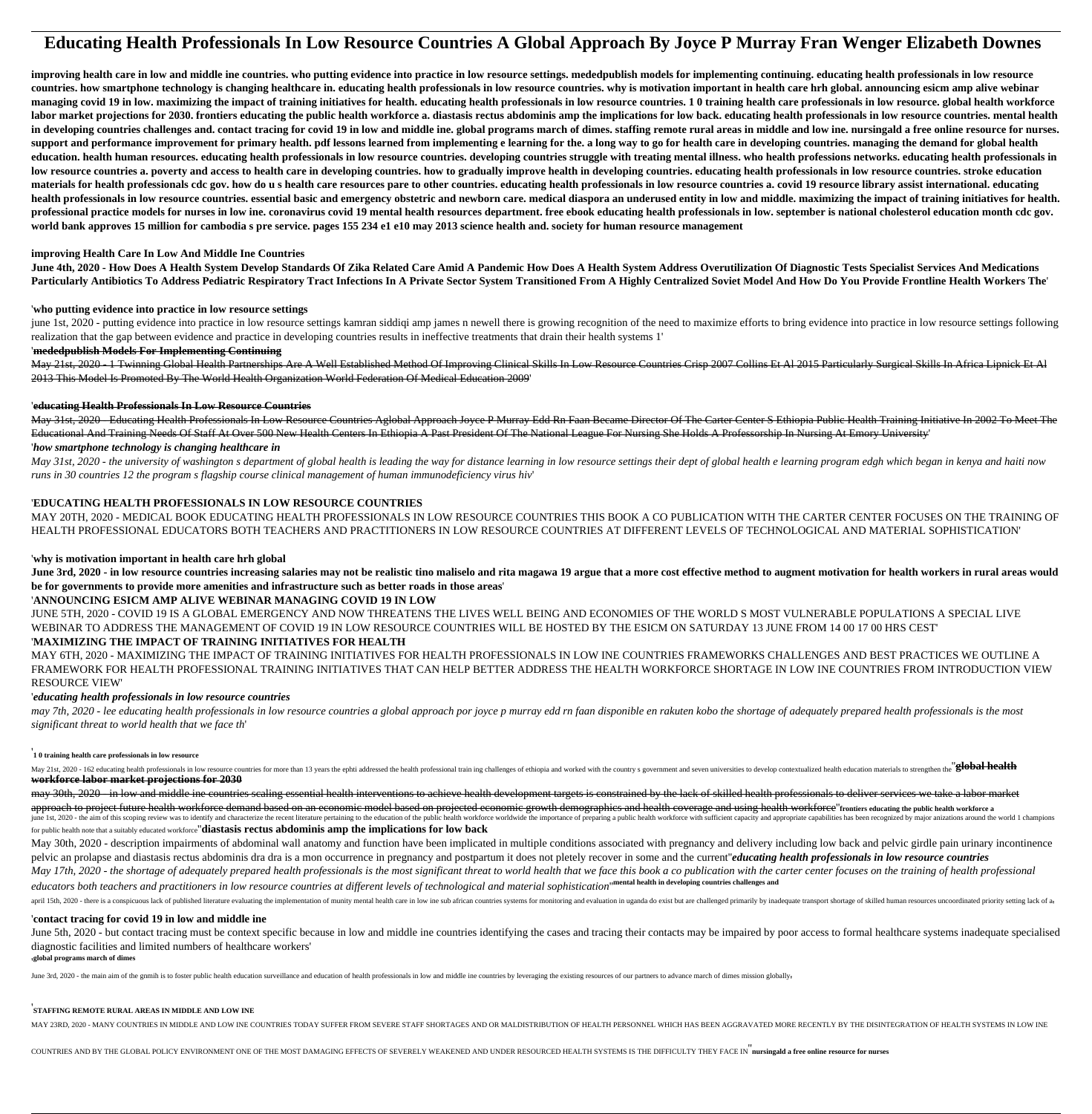#### ate and health with nurses leading the education the challenge started with the original goal to educate 5 000 health professionals that goal was quickly surpassed in less than a year due to the bined efforts of nurse clim Inay 51st,  $\mu$ 020 - the nurses climate challenge is a national campaign to educate health professionals the world **Support and performance improvement for primary health**

may 16th, 2020 - support and performance improvement for primary health care workers in low and middle ine countries a scoping review of intervention design and methods ashwin vasan 1 department of population and family *health amp department of medicine columbia university new york ny usa*'

## '*pdf lessons learned from implementing e learning for the*

May 16th, 2020 - professionals in resource constrained countries the electronic journal of e learning volume 15 issue 2 2017 pp144 155 available online at ejel lessons learned from implementing e"a Long Way To Go For Healt *Care In Developing Countries*

June 1st, 2020 - The Global Health Care Crisis Es Down To The Cooperation Of All Nations Working In Concert To Assure Adequate Health Care In Developing Countries This Means Using The Resources Of Developed Countries *To Research And Set Up Prevention Plans Based On Factors Experienced In Developing Countries It Also Means Educating Those In Less Developed*'

## '*managing the demand for global health education*

February 9th, 2020 - managing the surge in interest global health derives its roots from tropical medicine which was founded as a field in 19th century colonial europe more recently the science and delivery of global healt *evolved into a well defined discipline koplan et al distinguish global health as 1 referring to any health issue that concerns many countries or is affected by transnational*'

## '**health human resources**

May 31st, 2020 - health human resources thr also known as human resources for health hrh or health hrh or health workforce is defined as all people engaged in actions whose primary intent is to enhance health according to

health system'

#### '**educating health professionals in low resource countries**

May 9th, 2020 - educating health professionals in low resource countries sign up to save your library with an overdrive account you can save your favorite libraries for at a glance information about availability find out m overdrive accounts'

#### '**developing Countries Struggle With Treating Mental Illness**

June 3rd, 2020 - The Prison Of Mental Illness In Indonesia Stigma Few Resources Limit Developing Countries From Adequately Caring For The Mentally Disabled By Jon Emont Contributor Sept 14 2016 At 10 03 A M'

#### '**WHO HEALTH PROFESSIONS NETWORKS**

JUNE 2ND, 2020 - HEALTH PROFESSIONALS PLAY A CENTRAL AND CRITICAL ROLE IN IMPROVING ACCESS AND QUALITY HEALTH CARE FOR THE POPULATION THEY PROVIDE ESSENTIAL SERVICES THAT PROMOTE HEALTH PREVENT DISEASES AND DELIVER HEALTH INDIVIDUALS FAMILIES AND MUNITIES BASED ON THE PRIMARY HEALTH CARE APPROACH'

#### '**educating Health Professionals In Low Resource Countries A**

May 15th, 2020 - The Shortage Of Adequately Prepared Health Professionals Is The Most Significant Threat To World Health That We Face This Book A Co Publication With The Carter Center Focuses On The Training Of Health Professional Educators Both Teachers And Practitioners In Low Resource Countries At Different Levels Of Technological And Material Sophistication'

#### '**POVERTY AND ACCESS TO HEALTH CARE IN DEVELOPING COUNTRIES**

JUNE 3RD, 2020 - PETERSET AL ACCESS TO HEALTH CARE IN DEVELOPING COUNTRIES 163 TABLE 1 AVAILABILITY OF HEALTH SERVICES AROUND THE WORLD HOSPITAL BEDS PER DOCTORS PER 1000 NURSES PER 1000 COUNTRY GROUPING 10 000 POPULATION POPULATION POPULATION ECONOMIC GROUP LOW INE COUNTRIES 9 0 49 0 83 LOWER MIDDLE INE COUNTRIES 21 0 97 1 45' '**HOW TO GRADUALLY IMPROVE HEALTH IN DEVELOPING COUNTRIES**

## **JUNE 2ND, 2020 - EDUCATING PEOPLE ENABLES THEM TO OBTAIN SAFER JOBS INCREASED HEALTH LITERACY TAKE PREVENTIVE HEALTHCARE MEASURES AVOID RISKIER HEALTH BEHAVIORS AND DEMAND BETTER QUALITY HEALTH SERVICES THIS IS ESPECIALLY TRUE FOR WOMEN LIVING IN DEVELOPING COUNTRIES FROM GIRLS ENTERING PUBERTY TO PREGNANT MOTHERS MOST DEATHS THAT OCCUR IN DEVELOPING**'

'*educating Health Professionals In Low Resource Countries*

*March 19th, 2020 - The Shortage Of Adequately Prepared Health Professionals Is The Most Significant Threat To World Health That We Face This Book A Co Publication With The Carter Center Focuses On The Training Of Health Professional Educators Both Teachers And Pr*''**stroke Education Materials For Health Professionals Cdc Gov**

**June 3rd, 2020 - Outlines How Public Health And Health Care Professionals Health Systems And Munities Can Help Keep People Healthy Optimize Care And Improve Outes For Priority Populations Seventh Report Of The Joint National Mittee On Prevention Detection Evaluation And Treatment Of High Blood Pressure External Icon**''*how do u s health care resources pare to other countries*

may 29th, 2020 - health system performance can be assessed in part by examining the resources e g medical professionals infrastructure and technology necessary to function the us has fewer acute care hospital beds per capi *than in most parable countries and the oecd average though it outpaces canada sweden and the united kingdom*''**educating health professionals in low resource countries a**

may 6th, 2020 - a global approach educating health professionals in low resource countries joyce p murray edd rn faan fran wenger phd rn faan fran wenger phd rn faan shelly brownsberger terrazas ms elizabeth downes mph msn

#### 5 de réduction'

#### '**covid 19 resource library assist international**

June 5th, 2020 - covid 19 tele education series we have developed a prehensive training series to provide clinicians and biomedical professionals with remote virtual training and a platform for discussion and sharing of be in caring for covid 19 patients in low resource settings'

## '**educating health professionals in low resource countries**

May 25th, 2020 - educating health professionals in low resource countries a global approach joyce p murray this prehensive book trains health educators and practitioners to improve their pedagogical skills and to increase and numbers of health workers'

## '**essential Basic And Emergency Obstetric And Newborn Care**

**May 29th, 2020 - As Many Low Resource Countries Have Worked To Increase Access To The Quality And Availability Of Bemonc And Cemonc Services Jhpiego Has Been At The Forefront Of Providing Evidence Based Technical Support To Ensure That The Health Workforce One Of The Six Building Blocks Of A Health System Is Petent Responsive And Productive**'

## '**medical Diaspora An Underused Entity In Low And Middle**

June 5th, 2020 - Education Munications Newsroom Medical Diaspora An Underused Entity In Low And Middle Ine Countries Health System Development 7 15 2019 0 Ments This Paper Intends To Develop An Inventory That Is As Plete As Possible Of The Names Of The Lmic Medical Diaspora Anizations In The United States Of America The United Kingdom'

#### '**maximizing the impact of training initiatives for health**

September 22nd, 2019 - the global shortage of health professionals the immense suffering taking place in west africa due to the ebola epidemic is a tragic and powerful example of an acute on chronic problem facing many low countries the health workforce shortage insufficient training capacity and the brain drain of health professionals from africa are principal drivers of the current'

## '**PROFESSIONAL PRACTICE MODELS FOR NURSES IN LOW INE**

JANUARY 23RD, 2017 - BACKGROUND THE GLOBAL HEALTH WORKFORCE DEFICIT PROJECTED TO REACH 12 9 MILLION PERSONNEL BY 2035 PRESENTS BOTH AN OPPORTUNITY AND A DILEMMA FOR NURSES WORLDWIDE BUT ESPECIALLY FOR COLLEAGUES IN LOW INE COUNTRIES WITH MORE THAN 35 MILLION NURSES PRISING THE GREATEST PROPORTION OF HEALTH PERSONNEL GLOBALLY MEMBERS OF THE PROFESSION ARE STRATEGICALLY POSITIONED TO CONTRIBUTE'

## '**CORONAVIRUS COVID 19 MENTAL HEALTH RESOURCES DEPARTMENT**

JUNE 5TH, 2020 - THE LOS ANGELES COUNTY DEPARTMENT OF MENTAL HEALTH LACDMH SUPPORTS THE WELLBEING OF OUR COUNTY RESIDENTS AND MUNITIES NEWS AND UPDATES ABOUT COVID 19 MAY TRIGGER ANXIETY PANIC FRUSTRATION AND DEPRESSION EVEN WHEN YOUR RISK OF GETTING SICK IS LOW'

## '**FREE EBOOK EDUCATING HEALTH PROFESSIONALS IN LOW**